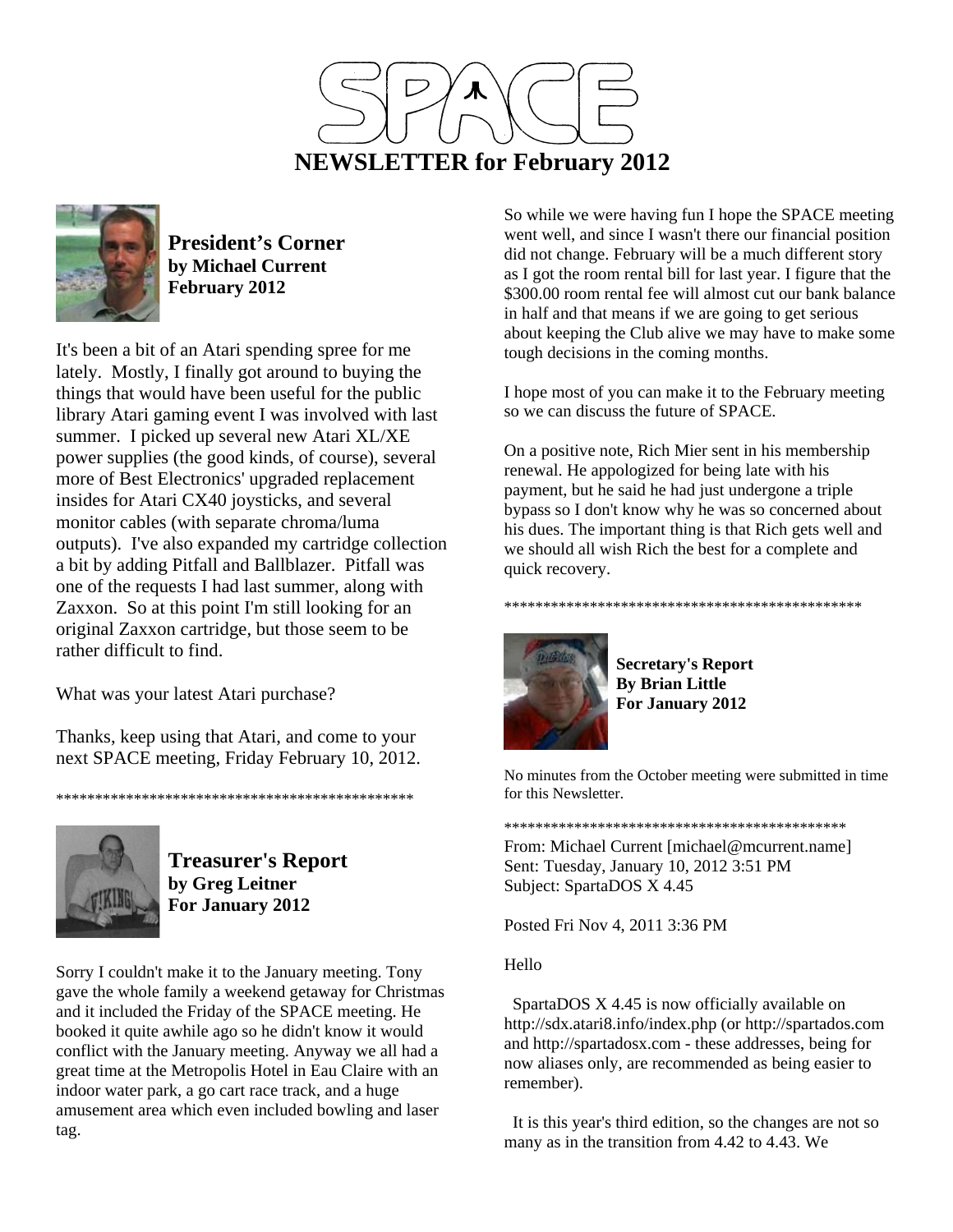recommend upgrade anyways. A brief list of changes is available here:

http://sdx.atari8.info/sdx\_files/4.45/whatsnew.txt

 As usual, we'd like to express thanks and appreciations to the work GoodByteXL is doing, who is restlessly working on the biggest part of the documentation (i.e. the User's Manual and online MAN help).

 We are also happy to announce that a new coder has joined us in improving the SpartaDOS X, namely Mono/Tristesse, who is (among other things) responsible for the most fancy functionality of this SDX' edition: namely the filename completion (implemented in DOSKEY.SYS, 128k RAM or more is required to run

 Some programs have been moved to the Toolkit disk. Please review the whatsnew.txt file carefully to know which they are, and, when they are necessary for you. please use the SDX Imager program to customize your

 Have fun KMK/DLT

this).

\*\*\*\*\*\*\*\*\*\*\*\*\*\*\*\*\*\*\*\*\*\*\*\*\*\*\*\*\*\*\*\*\*\*\*\*\*\*\*\*\*\*\*\*

cartridge image before flashing it into ROM.

From: Michael Current [michael@mcurrent.name] Sent: Sunday, January 29, 2012 2:02 PM Subject: Latest cracktros

Latest cracktros January 18th, 2012

Grazey writes:

In case you've had your head in the sand,

D-Bug and ECG have released some new original intros over the last month.

ECG did a fab tunnel screen with top code by Melcus and PHF released their first ST screen in quite a while, code Grazey, gfx Ukko, zak gwEm.

 » Download Stardust cracktro by ECG http://files.dhs.nu/files\_demo/stardust.zip

 » Download the Giana Sisters cracktro by PHF http://files.dhs.nu/files\_demo/phf\_dbug.zip

\*\*\*\*\*\*\*\*\*\*\*\*\*\*\*\*\*\*\*\*\*\*\*\*\*\*\*\*\*\*\*\*\*\*\*\*\*\*\*\*\*\*\*\*

From: Michael Current [michael@mcurrent.name] Sent: Sunday, January 29, 2012 2:22 PM To: kirschg@netzero.net; Schmidt, Mike; michael@mcurrent.name

Subject: 12th Annual Game Developers Choice Awards to Honor Missile

Command/Tempest Creator Dave Theurer With Pioneer Award

Theurer to be Recognized for Creating Classic Arcade Titles that Paved the Way for Shooters; Doroshow and Smith Honored for Defending the Games Industry in U.S. Supreme Court

SAN FRANCISCO, Jan. 24, 2012 /PRNewswire/ -- The 12th Annual Game Developers Choice Awards (GDCA), the peer-awarded highest honors in video game development, have revealed the recipients of two of its Special Awards – the Pioneer Award, given to developers for creating breakthrough video game genres or concepts, and the Ambassador Award, given to those who have helped the game industry advance to a better place.

This year's Pioneer Award will be given to Dave Theurer, one of Atari Inc.'s legendary arcade game designers from the 1980s. Theurer created classic titles such as Missile Command, Tempest and I, Robot which helped create modern game genres and define the early days of gaming.

The Ambassador Award will celebrate Ken Doroshow and Paul M. Smith, the First Amendment lawyers in the landmark U.S. Supreme Court case Brown, et al., v. Entertainment Merchants Association, et al., for their support and their fight for game developer rights.

Given away at Game Developers Conference every year as part of the Game Developers Choice Awards, the Pioneer Award celebrates individuals responsible for developing a breakthrough technology, game concept, or gameplay design at a crucial juncture in video game history, paving the way for the many developers who followed them.

This year's honoree, Dave Theurer began his trailblazing career in the video game world in 1980 with the release of Missile Command, a seminal trackball-based shooter that was a milestone in early computer games.

Following on from this in 1981, Theurer created the iconic, vector-based tube shooter release Tempest, the original psychedelic shooter, which inspired a slew of other innovations in arcade video games and was an early title to use 3D perspective in gameplay.

As his final title in the game industry before moving to a successful career in enterprise software, Theurer then designed cult, groundbreaking arcade title I, Robot. This 1983 arcade game, not commercially successful at the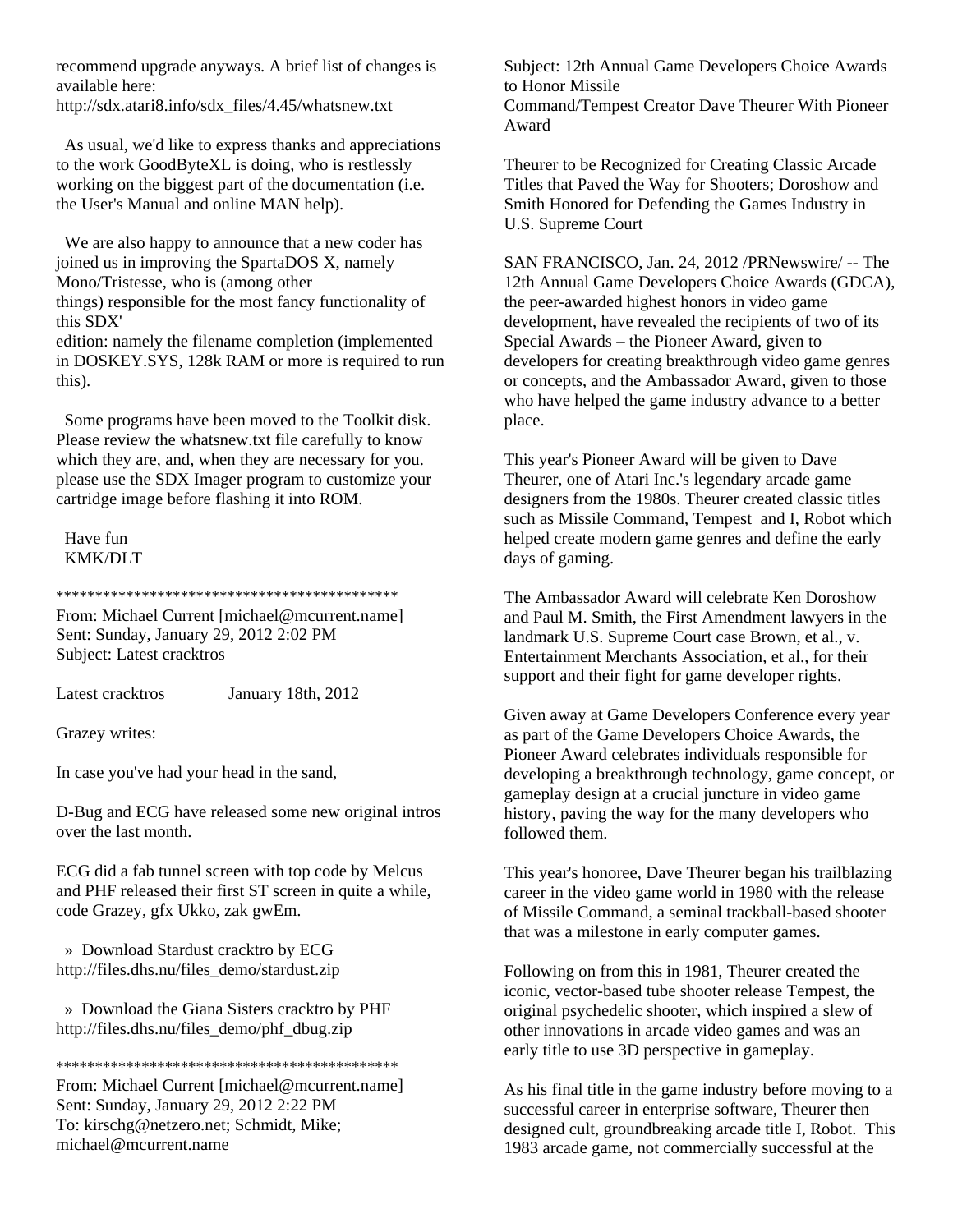time, is legendary for being the first commercial video game with filled 3D polygon graphics, as well as being the first video game to feature camera control options and was years or even decades ahead of its time.

"It's very difficult to find a game developer who doesn't have a single memory of Missile Commander or his other classic, Tempest," said Meggan Scavio, general manager of the Game Developers Conference. "We're delighted to honor Dave Theurer for his work as a designer which resulted in shaping so many developers' creative drive in the genre."

Also being honored at the 12th Annual Game Developers Choice Awards are the recipients of the Ambassador Award, which recognizes individuals who have helped the game industry advance to a better place, either through facilitating a better game community from within, or by reaching outside the industry to be advocates for video games to help further the art form.

This year, the Choice Awards Advisory Committee voted the First Amendment lawyers in the historic U.S. Supreme Court case Brown v. EMA as recipients of the Ambassador Award. Ken Doroshow and Paul M. Smith led the legal team which resulted in the Court ruling that content-based restrictions on games are unconstitutional. The landmark ruling established First Amendment rights for those who create, develop, publish and sell video games, and is incredibly important to the past, present and future of video games as a creative medium.

Of the two honorees, Ken Doroshow is Senior Vice President and General Counsel of the Entertainment Software Association (ESA) in Washington, D.C. As the ESA's General Counsel, Ken oversees all of the association's legal matters, including litigation, business affairs, and intellectual property policy.

The lead external lawyer on the case was Paul M. Smith of Jenner & Block LLC, Chair of the Appellate and Supreme Court Practice and Co-Chair of the Media and First Amendment, and Election Law and Redistricting Practices at his firm. He has had an active Supreme Court practice for nearly three decades, including oral arguments in 14 Supreme Court cases involving matters ranging from free speech and civil rights to civil procedure.

"The dedication that both Doroshow and Smith brought to the Brown v. EMA case will forever make them heroes to anyone who understands the value of this industry," added Scavio of the duo. "With their legal teams, these two lawyers advanced the games industry in such a way that developers' livelihoods and intellectual properties are protected."

The 12th Annual Choice Awards ceremony, produced in association with the Game Developers Conference® (GDC) will take place on Wednesday, March 7, 2012 at 6:30 pm, at the San Francisco Moscone Center and is open to all Game Developers Conference attendees.

The Game Developers Choice Awards ceremony, hosted by Epic Games' Cliff Bleszinski, is held immediately following the Independent Games Festival Awards. For the third year running, those not attending GDC can watch both sets of awards show live online via GameSpot.com, the official streaming media partner to the award ceremonies.

For more information about the 12th Annual Game Developers Choice Awards, check out the official website at http://www.gamechoiceawards.com - and for information about the 2012 Game Developers Conference, please visit the http://www.gdconf.com.

About the UBM TechWeb Game Network

A core provider of essential information to the professional game industry, the UBM TechWeb Game Network – formerly known as the Think Services Game Group - offers market-defining content, and drives community through its award winning lineup of print, online, event and research products and services. These include the Game Developers Conference®, the Webby Award-winning Gamasutra.com and network of sites, the Game Advertising Online ad network, the Game Developers Conference® Online, the Game Developers Conference™ Europe, the Game Developers Conference™ China, Game Developer Magazine, Game Developer Research, the Game Career Seminars and GameCareerGuide.com, the Independent Games Festival and Summit, and the Game Developers Choice Awards. Visit: www.jointhegamenetwork.com

## About UBM TechWeb

UBM TechWeb, the global leader in technology media and professional information, enables people and organizations to harness the transformative power of technology. Through its three core businesses – media solutions, marketing services and paid content – UBM TechWeb produces the most respected and consumed brands and media applications in the technology market. More than 14.5 million business and technology professionals (CIOs and IT managers, Web & Digital professionals, Software Developers, Government decision makers, and Telecom providers) actively engage in UBM TechWeb's communities and information resources monthly.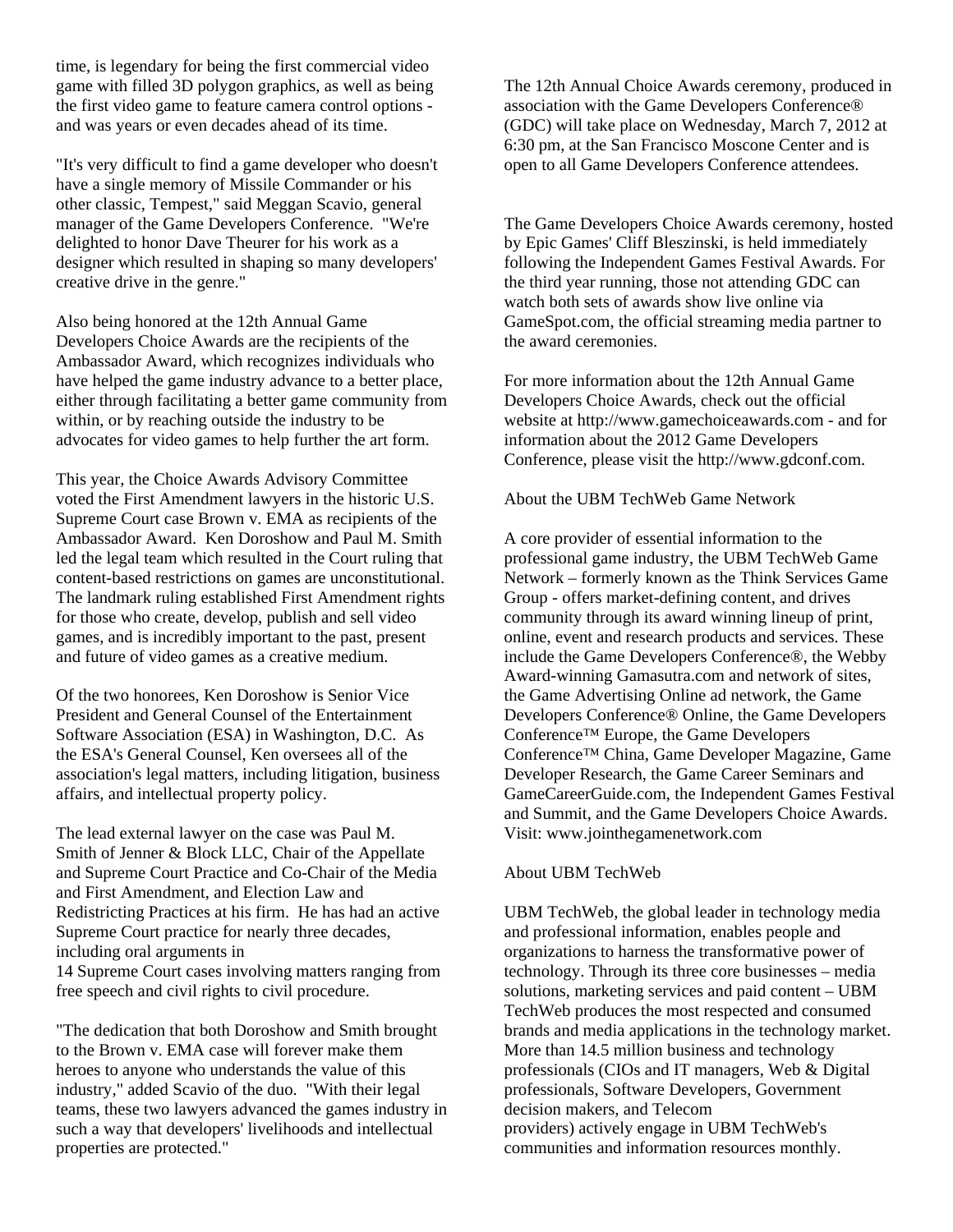UBM TechWeb brands includes: global face-to-face events such as Interop, Web 2.0, Black Hat and Enterprise Connect; award-winning online resources such as InformationWeek, Light Reading, and Network Computing; and market-leading magazines InformationWeek, Wall Street & Technology, and Advanced Trading. UBM TechWeb is a UBM plc company, a global provider of news distribution and specialist information services with a market capitalization of more than \$2.5 billion. Visit: www.ubmtechweb.com

\*\*\*\*\*\*\*\*\*\*\*\*\*\*\*\*\*\*\*\*\*\*\*\*\*\*\*\*\*\*\*\*\*\*\*\*\*\*\*\*\*\*\*\*

Atari embraces new era of gaming

By Larry Frum, Special to CNN updated 1:02 PM EST, Mon January 16, 2012 | Filed under: Gaming and Gadgets "The great thing about Atari and its very brand is that it is recognizable," Atari CEO Jim Wilson said. STORY HIGHLIGHTS

 \* Atari has been synonymous with games and gaming since its founding in 1972

 \* About five years ago, Atari got away from developing to focus on publishing

 \* Atari released "Atari's Greatest Hits" for the iOS last year

(CNN) -- To adapt to the new era of gaming, Atari is returning to its roots.

The gaming pioneer -- which spearheaded arcade games and home video-game consoles -- is reinventing itself to adapt to the era of mobile and social games.

Atari has been synonymous with games and gaming since Nolan Bushnell and Ted Dabney founded it in 1972. The company's products, such as "Pong" and the Atari 2600, helped define the computer entertainment industry from the 1970s to the mid-1980s.

About five years ago, the company got away from developing its own games to focus on publishing and distribution. Atari CEO Jim Wilson said it was a complicated time for the company and the brand.

"(Atari) got bought by this retail distribution company that focused primarily on building non-Atari brands and distributing third-party titles," Wilson said. "The Atari name was then being used as a corporate name on a retail distribution company. That didn't make any sense to me."

Wilson wanted to take Atari back to its casual-gaming roots and recognized the best way to do so was to

embrace the social and mobile change in the gaming landscape. He said there are new business models in gaming and the company finally is ready to take advantage of them.

"What we're doing is we're going out to the best and the brightest of the developers in the mobile business," he said. "We're looking at different ways to reinterpret or reinvent our classic franchises in ways that people are playing games today in the business model that people are playing today."

Atari released "Atari's Greatest Hits" for the iOS in the spring of 2011 to a resounding cheer from fans. The game featured classic arcade games such as "Centipede" (Wilson's favorite as a kid), "Lunar Lander" and "Missile Command" as well as games from the Atari 2600 home console such as "Adventure," "Haunted House" and "Yars' Revenge."

The game in the Apple App Store has been downloaded more than 3.5 million times. It was recently made available in the Android Marketplace, further expanding the market for Atari products.

"The great thing about Atari and its very brand is that it is recognizable," Wilson said. "You understand what it is, and frankly, in the App Store or the Android Marketplace, discoverability is a big issue for people who are releasing their games. One of the benefits of Atari is that it creates instant recognition and discoverability in the App Store and the Android Marketplace."

Wilson then focused on re-imagining some of Atari's classic titles to make them more appealing to today's gaming audience. Men older than 30 make up the company's core audience, he said, so they've grown up with Atari, and they have the money to spend on games.

"What we're looking to do is build games. Some of our games are going to have a much more broad appeal and, for us, the ability to generate a community.

"However, we also (want) to address a larger audience and that's what it's going to come down to -- making games that appeal to a broader audience."

"Asteroids" was the first game to be reinterpreted as "Asteroids: Gunner," a top 10 best-seller in the App Store in its first two weeks in November. The free app game featured a new look and new weapons as well as the opportunity to purchase Space Bucks inside the game to enhance players' spaceships.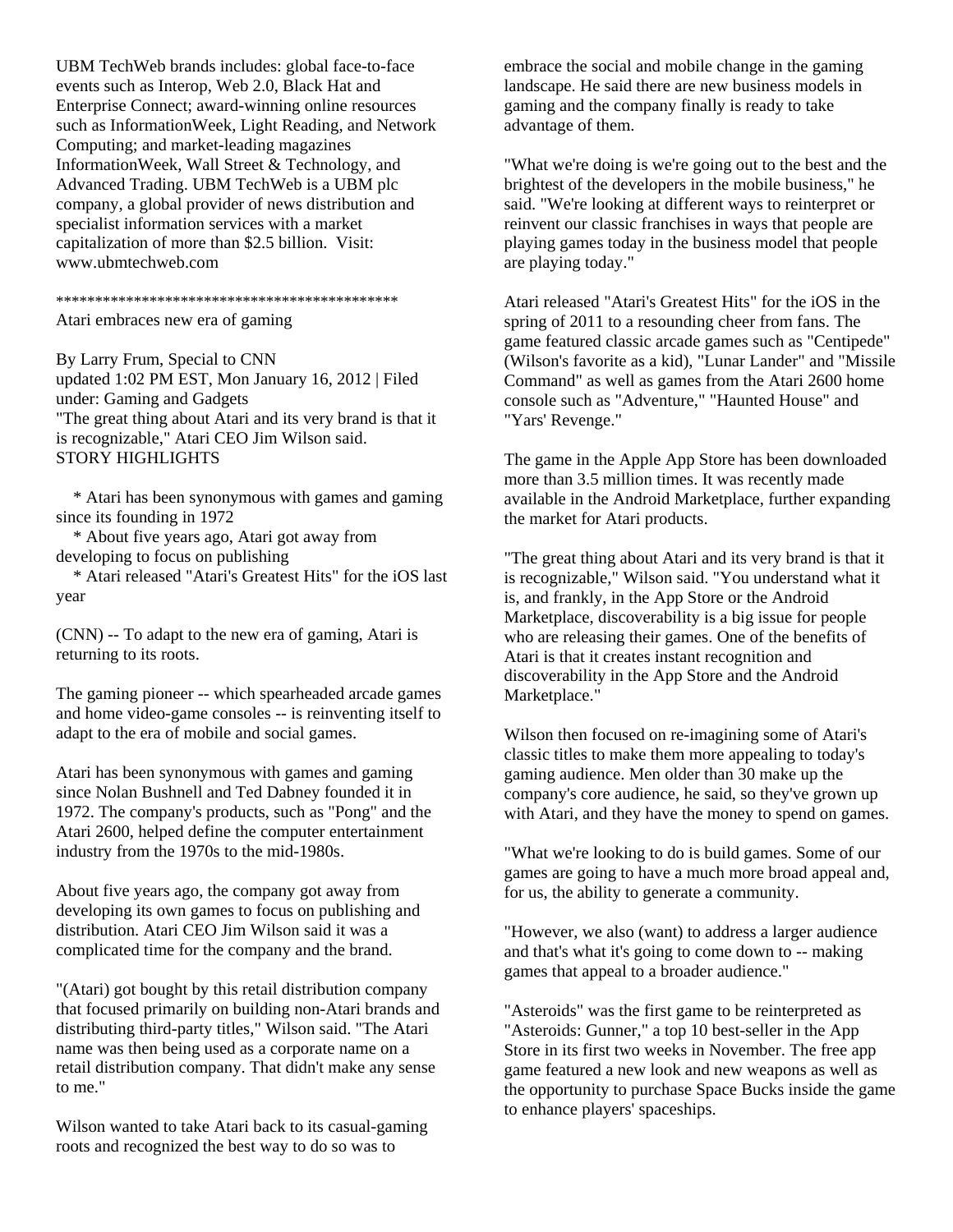"We believe there are multiple ways to reinterpret 'Asteroids,' and 'Asteroids: Gunner' was a great opportunity for us to create a time-based, premium model that seemed to go over well with our core male audience," Wilson said.

In December, the company released "Breakout: Boost," which has garnered more than 2 million downloads in the App Store alone. The game offers five free levels and more than 200 others that can be purchased inside the game.

It would be easy for Atari to continue to re-imagine and rerelease its classic titles, but Wilson said to appeal to a broader audience, the company is also working with developers on original intellectual properties that fit the Atari brand.

The company expects to release 10 to 15 new titles in the next year, with about five of those coming from outside developers, he said. They will hold true to the Atari brand but could appeal to those gamers outside the male-dominated, core audience of traditional Atari games.

Wilson is counting on a blend of reinterpreted classics and original games for the social and mobile gaming arena to drive Atari's business for the near future. The company has slimmed down to 65 employees, most of whom are targeting the mobile gaming platform.

"If we stay true to the original brand ideas and we work with some of the best talent in the industry and we listen to our consumers, I think we have a very good opportunity to make a big statement and bring Atari to a new stage," he said. "We have an opportunity to bring back a powerful brand that consumers know and love."